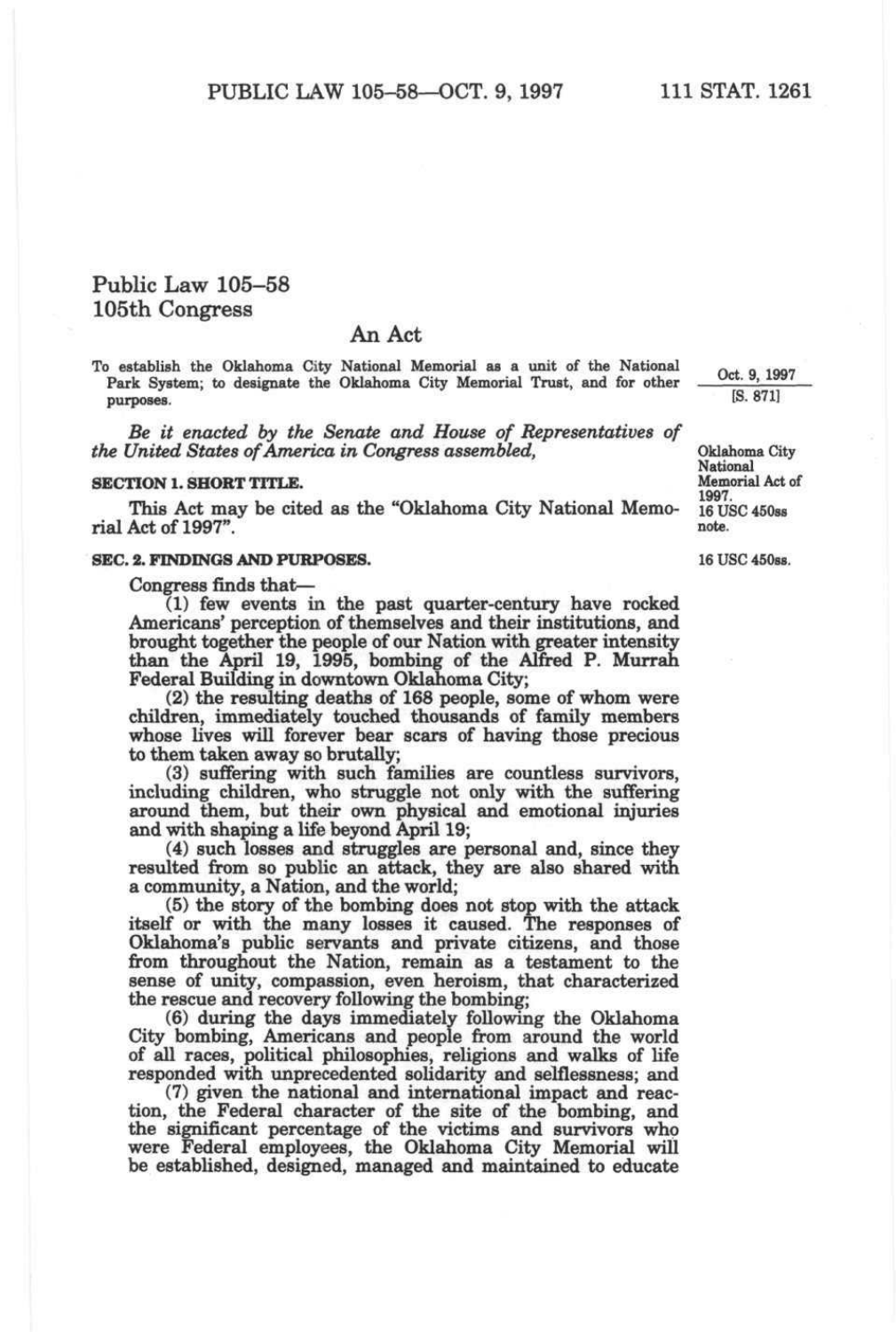present and future generations, through a public/private partnership, to work together efficiently and respectfully in developing a National Memorial relating to all aspects of the April 19,1995, bombing in Oklahoma City.

## **16 USC 450ss-1. SEC. 3. DEFINITIONS.**

In this Act:

(1) MEMORIAL.—^The term "Memorial" means the Oklahoma City National Memorial designated under section 4(a).

(2) SECRETARY,—The term "Secretary" means the Secretary of the Interior.

(3) TRUST.—The term "Trust" means the Oklahoma City National Memorial Trust designated under section 5(a).

#### 16 USC 450ss-2. SEC. 4. OKLAHOMA CITY NATIONAL MEMORIAL.

(a) In order to preserve for the benefit and inspiration of the people of the United States and the world, as a National Memorial certain lands located in Oklahoma City, Oklahoma, there is established as a unit of the National Park System the Oklahoma City National Memorial. The Memorial shall be administered by the Trust in cooperation with the Secretary and in accordance with the provisions of this Act, the Act of August 25, 1916 (39 Stat. 535; 16 U.S.C. 1 et seq.), and the Act of August 21, 1935 (49 Stat. 666; 16 U.S.C. 461-467).

(b) The Memorial area shall be comprised of the lands, facilities and structures generally depicted on the map entitled "Oklahoma City National Memorial", numbered OCNM 001, and dated May 1997 (hereafter referred to in this Act as the "map"):

(1) Such map shall be on file and available for public inspection in the appropriate offices of the National Park Service and the Trust.

(2) After advising the Committee on Energy and Natural Resources of the Senate and the Committee on Resources of the House of Representatives, in writing, the Trust, as established by section 5 of this Act, in consultation with the Secretary, may make minor revisions of the boundaries of the Memorial when necessary by publication of a revised drawing or other boundary description in the Federal Register.

#### 16 USC 450ss-3. **SEC. 5. OKLAHOMA CITY NATIONAL MEMORIAL TRUST.**

(a) ESTABLISHMENT.—There is established a wholly owned Government corporation to be known as the Oklahoma City National Memorial Trust.

(b) BOARD OF DIRECTORS.—

(1) IN GENERAL.—^The powers and management of the Trust shall be vested in a board of Directors (hereinafter referred to as the "Board") consisting of the following 9 members:

(A) The Secretary or the Secretary's designee.

President. (B) Eight individuals, appointed by the President, from a list of recommendations submitted by the Governor of the State of Oklahoma; and a list of recommendations submitted by the Mayor of Oklahoma City, Oklahoma; and a list of recommendations submitted by the United States Senators from Oklahoma; and a list of recommendations submitted by United States Representatives from Oklahoma. The President shall make the appointments referred to in this subparagraph within 90 days after the enactment of this Act.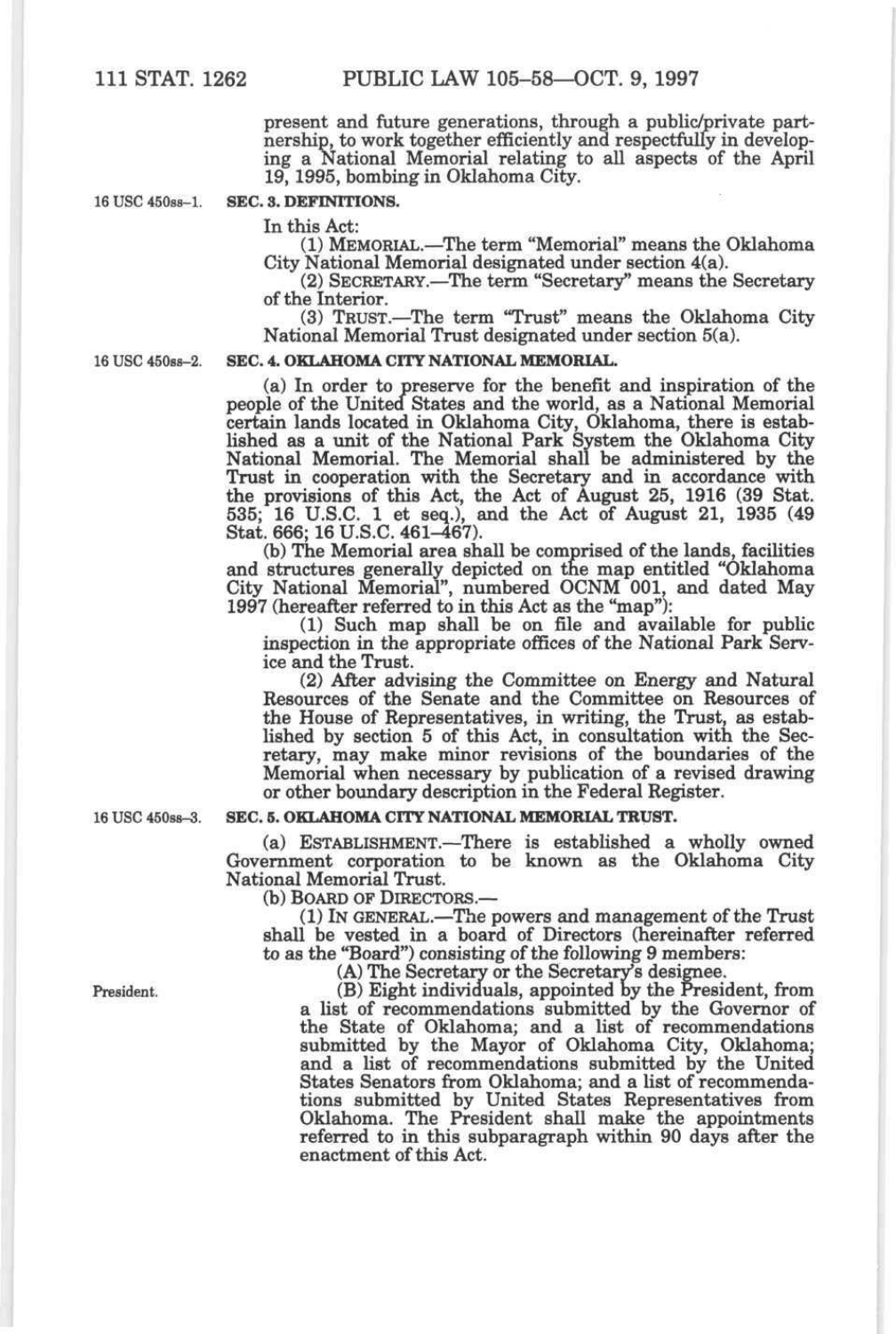(2) TERMS.—Members of the Board appointed under paragraph (1)(B) shall each serve for a term of 4 years, except that of the members first appointed, 2 shall serve for a term of 3 years; and 2 shall serve a term of 2 years. Any vacancy in the Board shall be filled in the same manner in which the original appointment was made, and any member appointed to fill a vacancy shall serve for the remainder of that term for which his or her predecessor was appointed. No appointed member may serve more than 8 years in consecutive terms.

(3) QUORUM.—Five members of the Board shall constitute a quorum for the conduct of business by the Board.

(4) ORGANIZATION AND COMPENSATION.—The Board shall organize itself in such a manner as it deems most appropriate to effectively carry out the authorized activities of the Trust. Board members shall serve without pay, but may be reimbursed for the actual and necessary travel and subsistence expenses incurred by them in the performance of the duties of the Trust.

(5) LIABILITY OF DIRECTORS.—Members of the Board of Directors shall not be considered Federal employees by virtue of their membership on the Board, except for purposes of the Federal Tort Claims Act and the Ethics in Government Act, and the provisions of chapter 11 of title 18, United States Code.

(6) MEETINGS.—The Board shall meet at least three times Public vear in Oklahoma City, Oklahoma and at least two of information. per year in Oklahoma City, Oklahoma and at least two of information, those meetings shall be opened to the public. Upon a majority vote, the Board may close any other meetings to the public. The Board shall establish procedures for providing public information and opportunities for public comment regarding operations maintenance and management of the Memorial; as well as, policy, planning and design issues.

(7) STAFF.—

(A) NON-NATIONAL PARK SERVICE STAFF.—The Trust is authorized to appoint and fix the compensation and duties of an executive director and such other officers and employees as it deems necessary without regard to the provisions of title 5, United States Code, governing appointments in the competitive service, and may pay them without regard to the provisions of chapter 51, and subchapter III of chapter 53, title 5, United States Code, relating to classification and General Schedule pay rates.

(B) INTERIM PARK SERVICE STAFF.—At the request of the Trust, the Secretary shall provide for a period not to exceed 2 years, such personnel and technical expertise, as necessary, to provide assistance in the implementation of the provisions of this Act.

(C) PARK SERVICE STAFF.—At the request of the Trust, the Secretary shall provide such uniformed personnel, on a reimbursable basis, to carry out day-to-day visitor service programs.

(D) OTHER FEDERAL EMPLOYEES.—At the request of the Trust, the Director of any other Federal agency may provide such personnel, on a reimbursable basis, to carry out day-to-day visitor service programs.

(8) NECESSARY POWERS.—The Trust shall have all necessary and proper powers for the exercise of the authorities vested in it.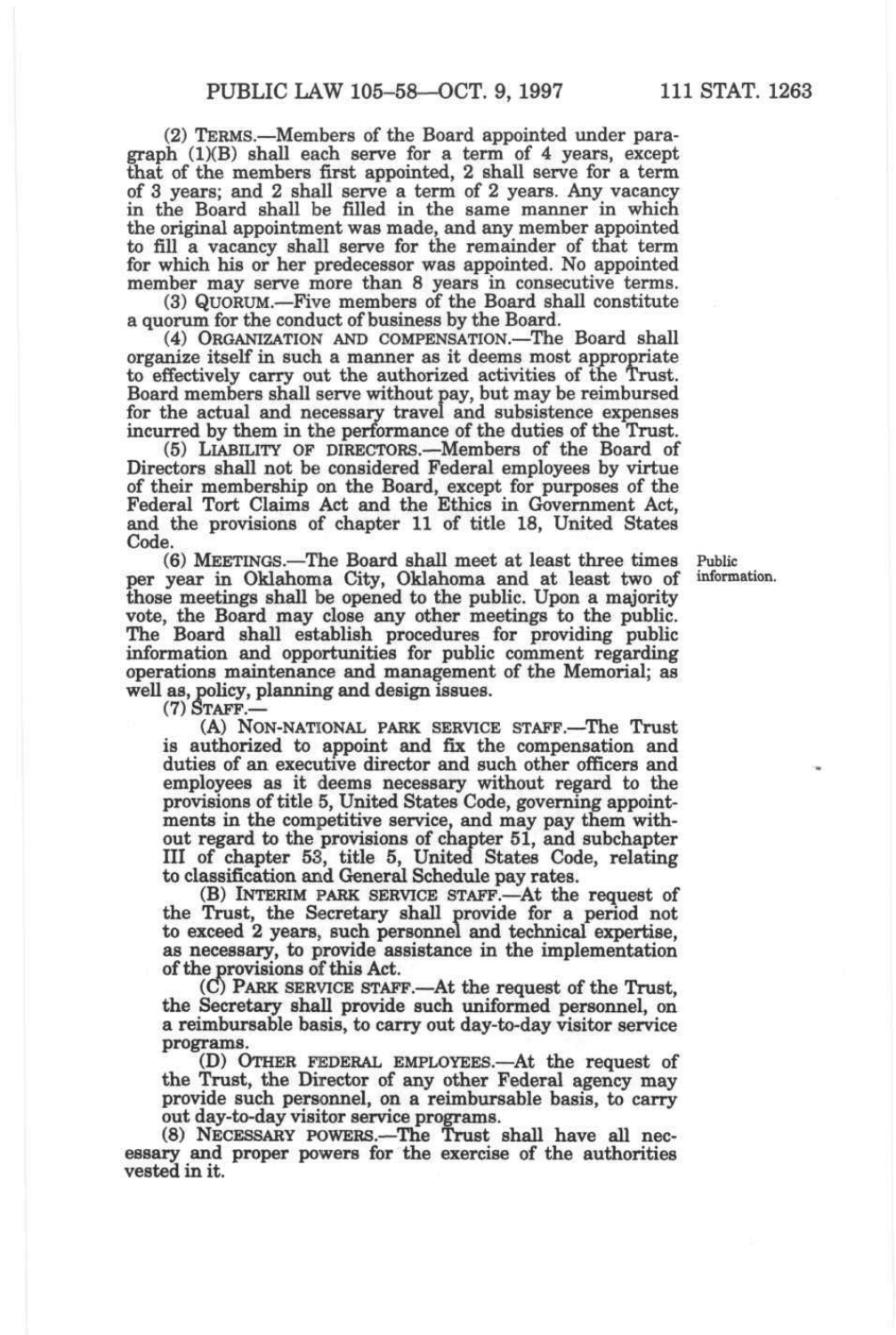(9) TAXES.—The Trust and all properties administered by the Trust shall be exempt from all taxes and special assessments of every kind by the State of Oklahoma, and its political subdivisions including the county of Oklahoma and the city of Oklahoma City.

(10) GOVERNMENT CORPORATION.—

(A) The Trust shall be treated as a wholly owned Government corporation subject to chapter 91 of title 31, United States Code (commonly referred to as the Government Corporation Control Act). Financial statements of the Trust shall be audited annually in accordance with section 9105 of title 31 of the United States Code.

Reports. (B) At the end of each calendar year, the Trust shall submit to the Committee on Energy and Natural Resources of the United States Senate and the Committee on Resources of the House of Representatives a comprehensive and detailed report of its operations, activities, and accomplishments for the prior fiscal year. The report also shall include a section that describes in general terms the Trust's goals for the current fiscal year.

#### 16 USC 450ss-4. SEC. 6. DUTIES AND AUTHORITIES OF THE TRUST.

(a) OVERALL REQUIREMENTS OF THE TRUST.—The Trust shall administer the operation, maintenance, management and interpretation of the Memorial including, but not limited to, leasing, rehabilitation, repair and improvement of property within the Memorial under its administrative jurisdiction using the authorities provided in this section, which shall be exercised in accordance with—

(1) the provisions of law generally applicable to units of the National Park Service, including: "An Act to establish a National Park Service, and for other purposes" approved August 25,1916 (39 Stat. 535; 16 U.S.C. 1, 2-4);

(2) the Act of August 21, 1935 (49 Stat. 666; U.S.C. 461- 467);

(3) the general objectives of the "Memorial Mission Statement", adopted March 26, 1996, by the Oklahoma City Memorial Foundation;

(4) the "Oklahoma City Memorial Foundation Intergovernmental Letter of Understanding", dated October 28, 1996; and

(5) the Cooperative Agreement to be entered into between the Trust and the Secretary pursuant to this Act.

(b) AUTHORITIES.—

(1) The Trust may participate in the development of programs and activities at the properties designated by the map, and the Trust shall have the authority to negotiate and enter into such agreements, leases, contracts and other arrangements with any person, firm, association, organization, corporation or governmental entity, including, without limitation, entities of Federal, State and local governments as are necessary and appropriate to carry out its authorized activities. Any such agreements may be entered into without regard to section 321 of the Act of June 30,1932 (40 U.S.C. 303b).

(2) The Trust shall establish procedures for lease agreements and other agreements for use and occupancy of Memorial facilities, including a requirement that in entering into such agreements the Trust shall obtain reasonable competition.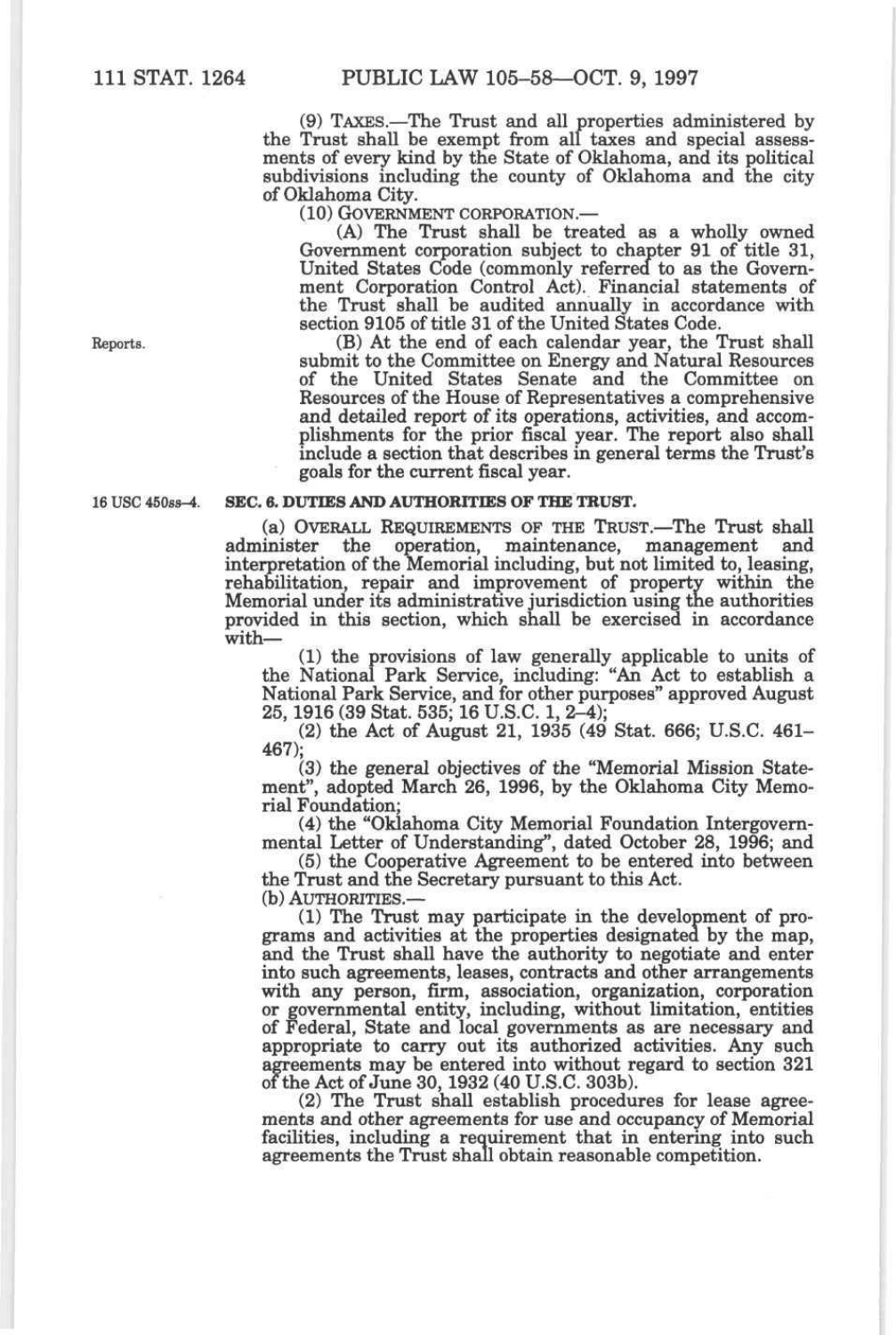(3) The Trust may not dispose of or convey fee title to any real property transferred to it under this Act.

(4) Federal laws and regulations governing procurement by Federal agencies shall not apply to the Trust, with the exception of laws and regulations related to Federal Government contracts governing working conditions, and any civil rights provisions otherwise applicable thereto.

(5) The Trust, in consultation with the Administrator of Regulations. Federal Procurement Policy, shall establish and promulgate procedures applicable to the Trust's procurement of goods and services including, but not limited to, the award of contracts on the basis of contractor qualifications, price, commercially reasonable buying practices, and reasonable competition.

(c) MANAGEMENT PROGRAM.—Within one year after the enact- Contracts, ment of this Act, the Trust, in consultation with the Secretary, shall develop a cooperative agreement for management of those lands, operations and facilities within the Memorial established by this Act. In furtherance of the general purposes of this Act, the Secretary and the Trust shall enter into a Cooperative Agreement pursuant to which the Secretary shall provide technical assistance for the planning, preservation, maintenance, management, and interpretation of the Memorial. The Secretary also shall provide such maintenance, interpretation, curatorial management, and general management as mutually agreed to by the Secretary and the Trust.

(d) DONATIONS.—The Trust may solicit and accept donations of funds, property, supplies, or services from individuals, foundations, corporations, and other private or public entities for the purposes of carrying out its duties.

(e) PROCEEDS.—Notwithstanding section 1341 of title 31 of the United States Code, all proceeds received by the Trust shall be retained by the Trust, and such proceeds shall be available, without further appropriation, for the administration, operation, preservation, restoration, operation and maintenance, improvement, repair and related expenses incurred with respect to Memorial properties under its administrative jurisdiction. The Secretary of the Treasury, at the option of the Trust shall invest excess monies of the Trust in public debt securities which shall bear interest at rates determined by the Secretary of the Treasury taking into consideration the current average market yield on outstanding marketable obligations of the United States of comparable maturity.

(f) SUITS.—The Trust may sue and be sued in its own name to the same extent as the Federal Government. Litigation arising out of the activities of the Trust shall be conducted by the Attorney General; except that the Trust may retain private attorneys to provide advice and counsel. The District Court for the Western District of Oklahoma shall have exclusive jurisdiction over any suit filed against the Trust.

(g) BYLAWS, RULES AND REGULATIONS.—The Trust may adopt, amend, repeal, and enforce bylaws, rules and regulations governing the manner in which its business may be conducted and the powers vested in it may be exercised. The Trust is authorized, in consultation with the Secretary, to adopt and to enforce those rules and regulations that are applicable to the operation of the National Park System and that may be necessary and appropriate to carry out its duties and responsibilities under this Act. The Trust shall Federal Register,

publication.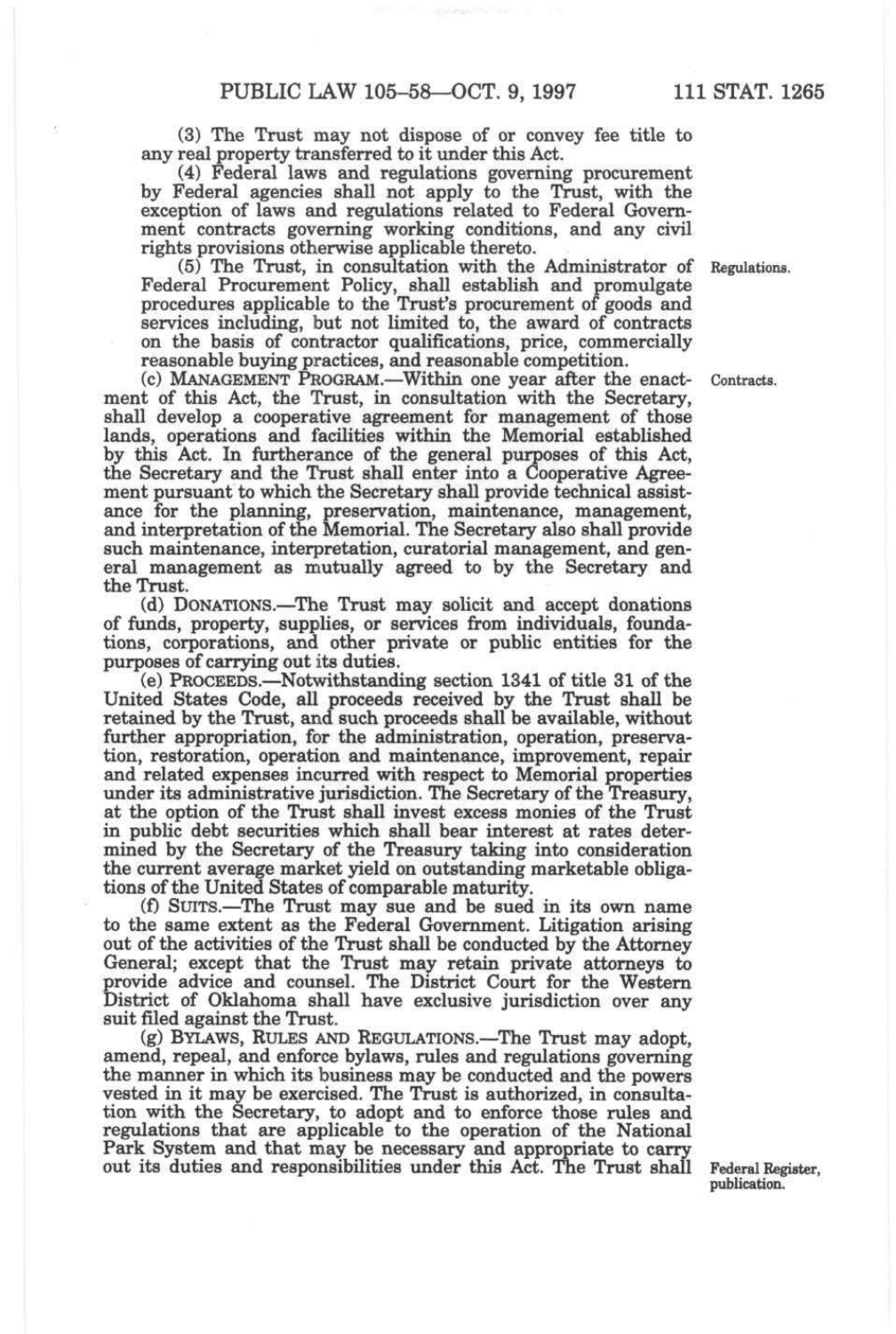give notice of the adoption of such rules and regulations by publication in the Federal Register.

(h) INSURANCE.—The Trust shall require that all leaseholders and contractors procure proper insurance against any loss in connection with properties under lease or contract, or the authorized activities granted in such lease or contract, as is reasonable and customary.

### 16 USC 450ss-5. **SEC. 7. LIMITATIONS ON FUNDING.**

Authorization of Appropriations:

(1) IN GENERAL.—In furtherance of the purposes of this Act, there is hereby authorized the sum of \$5,000,000, to remain available until expended.

(2) MATCHING REQUIREMENT.—Amoimts appropriated in any fiscal year to carry out the provisions of this Act may only be expended on a matching basis in a ratio of at least one non-Federal dollar to every Federal dollar. For the purposes of this provision, each non-Federal dollar donated to the Trust or to the Oklahoma City Memorial Foundation for the creation, maintenance, or operation of the Memorial shall satisfy the matching dollar requirement without regard to the fiscal year in which such donation is made.

## 16 USC 450ss-6. **SEC. 8. ALFRED P. MURRAH FEDERAL BUILDING.**

Prior to the construction of the Memorial the Administrator of General Services shall, among other actions, exchange, sell, lease, donate, or otherwise dispose of the site of the Alfred P. Murrah Federal Building, or a portion thereof, to the Trust. Any such disposal shall not be subject to—

(1) the Public Buildings Act of 1959 (40 U.S.C. 601 et seq.);

(2) the Federal Property and Administrative Services Act of 1949 (40 U.S.C. et seq.); or

(3) any other Federal law establishing requirements or procedures for the disposal of Federal property.

Reports.  $16 \text{ USU } 45088 - 7.$ 

#### **SEC. 9. GENERAL ACCOUNTING OFFICE STUDY.**

Six years after the first meeting of the Board of Directors of the Trust, the General Accounting Office shall conduct an interim study of the activities of the Trust and shall report the results of the study to the Committee on Energy and Natural Resources and the Committee on Appropriations of the United States Senate,